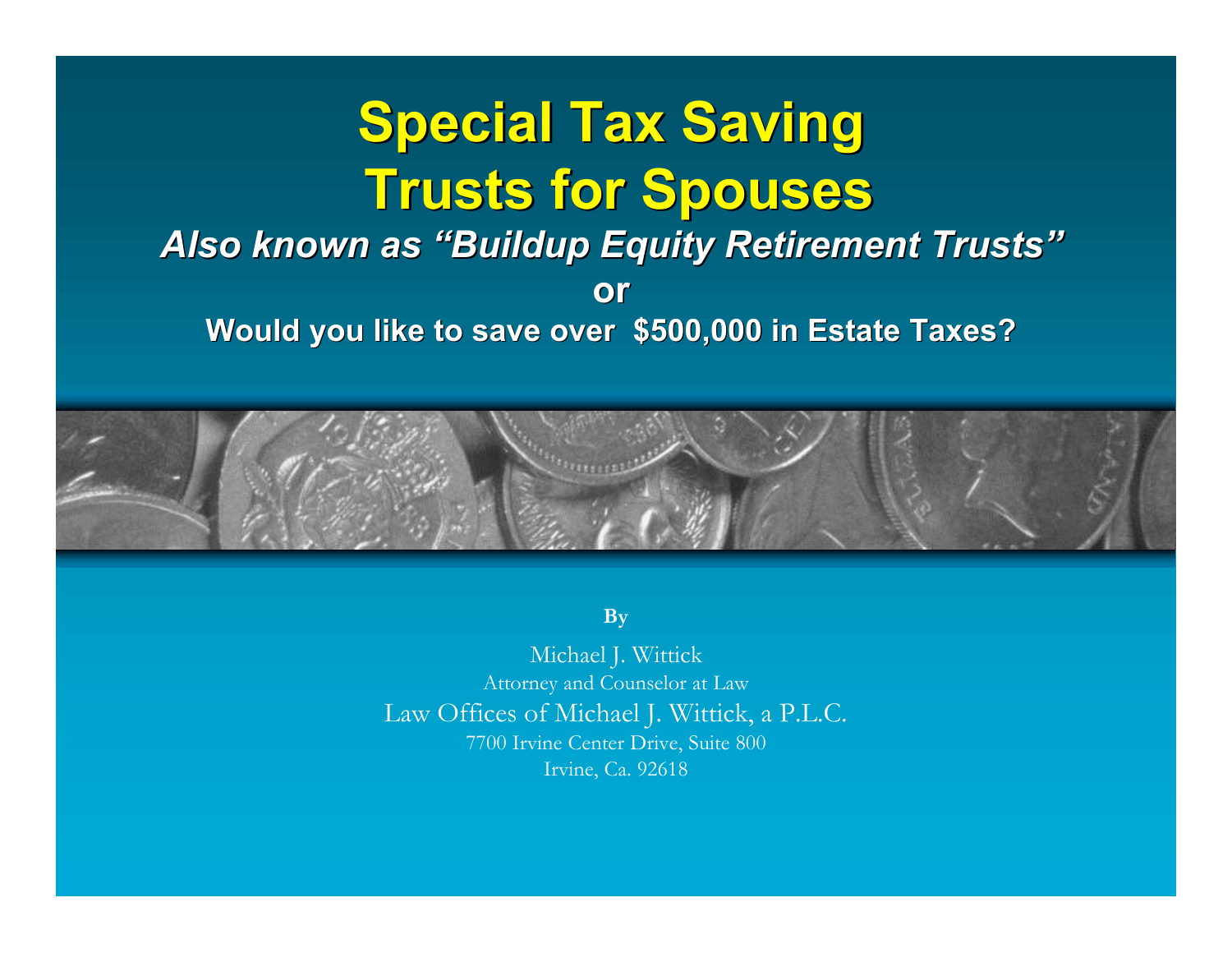## Buildup Equity Retirement Trusts Buildup Buildup Equity Retirement Retirement Trusts (Bert & Ernie Trusts) (Bert & Ernie Trusts) Trusts)

### **BENEFITS: BENEFITS:**

- **Exempt the contributed assets from gift Exempt the contributed assets from gift taxes taxes**
- **Exempt the contributed assets from estate Exempt the contributed assets from estate taxes for both spouses taxes for both spouses**
- **Earnings ("Ernie") grow income tax free for Earnings ("Ernie") grow income tax free for retirement retirement**
- **Provides "nest egg" for donee spouse over Provides "nest egg" for donee spouse over which donee has high degree of control which donee has high degree of control**
- **Upon death of donee spouse, assets pass estate tax free to children/loved ones** • **Upon death of donee spouse, assets pass estate tax free to children/loved ones**
- **Protect assets from creditors Protect assets from creditors**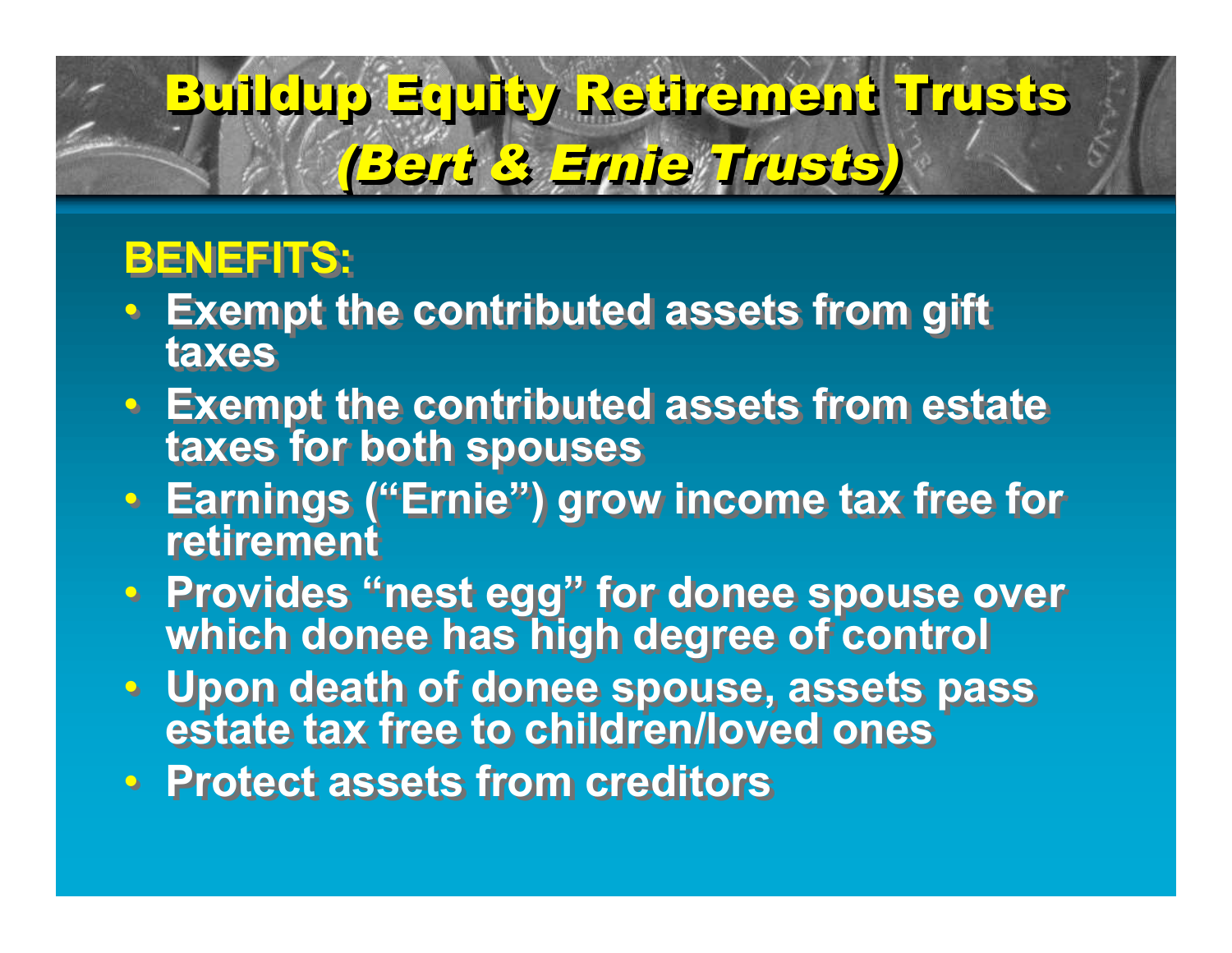## Buildup Equity Retirement Trusts Buildup Buildup Equity Retirement Retirement Trusts (Bert & Ernie Trusts) (Bert & Ernie Trusts) Trusts)

### **BENEFITS: BENEFITS:**

- **Donee spouse's interest may terminate if the Donee spouse's interest may terminate if the donor and donee get divorced or separated donor and donee get divorced or separated**
- **Virtually no downside for clients who are Virtually no downside for clients who are otherwise reluctant to plan due to estate tax otherwise reluctant to plan due to estate tax uncertainty uncertainty**
- **SUM OF BENEFITS: Tax free gift to one's SUM OF BENEFITS: Tax free gift to one's spouse in a trust that is accessible to donee, spouse in a trust that is accessible to donee, which grows tax free, is creditor protected and which grows tax free, is creditor protected and removed from both spouse's estates. removed from both spouse's estates.**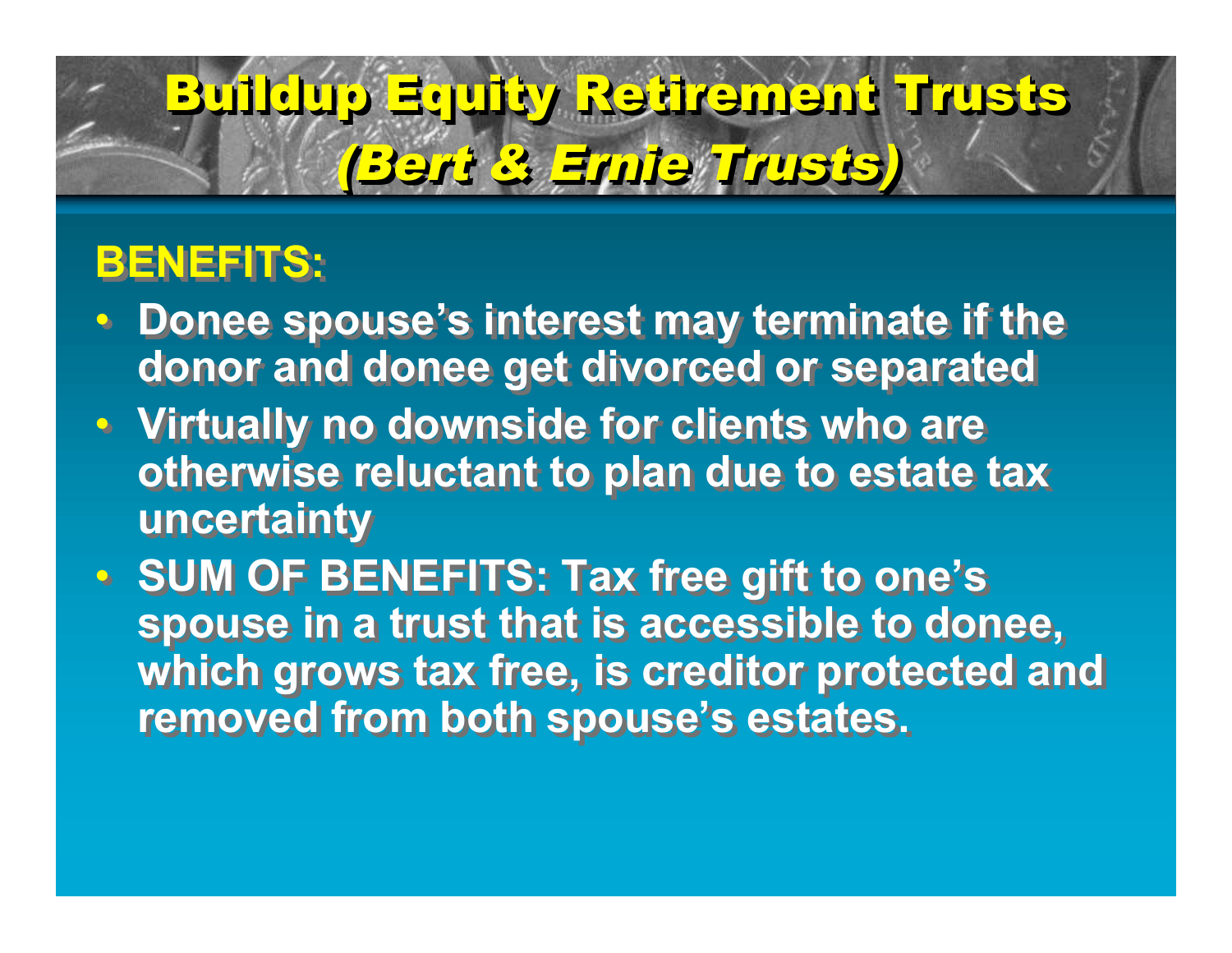### Gifting to Spouses

#### • **Traditional thinking/conventional wisdom** • **Traditional thinking/conventional wisdom**

- Can gift unlimited amount to citizen spouses Can gift unlimited amount to citizen spouses using the unlimited marital deduction I.R.C. using the unlimited marital deduction I.R.C. §2056 §2056
	- Problem Gifts plus appreciation are included and Problem Gifts plus appreciation are included and taxed as part of surviving spouse's estate taxed as part of surviving spouse's estate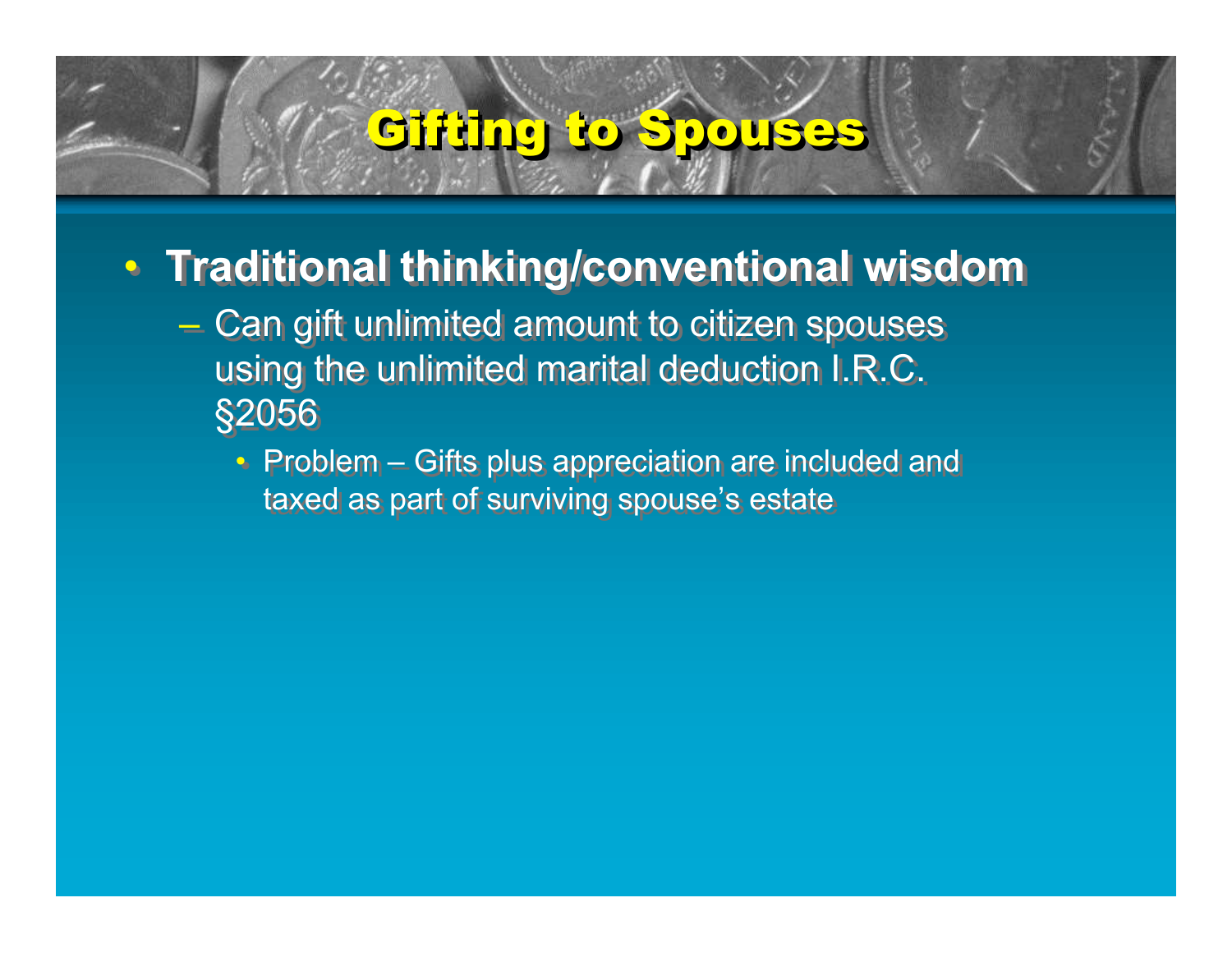### Gifting to Spouses

#### • **"Out of the Box" thinking** • **"Out of the Box" thinking**

- Can gift to spouses in trust using the annual gift Can gift to spouses in trust using the annual gift exclusion exclusion
	- There is no prohibition to inter-spouse gifts using the There is no prohibition to inter-spouse gifts using the annual gift exclusion annual gift exclusion
	- Must be present interest gift Must be present interest gift
		- donee spouse has temporary withdrawal right to qualify donee spouse has temporary withdrawal right to qualify as present interest gift as present interest gift
	- Annual gifts limited to \$5,000 or 5% of trust balance to Annual gifts limited to \$5,000 or 5% of trust balance to avoid gift tax under IRC 2514(e) and estate tax under avoid gift tax under IRC 2514(e) and estate tax under 2041(b)(2) 2041(b)(2)
		- Annual exclusion currently \$12,000 Annual exclusion currently \$12,000
		- Lapse of withdrawal right (Crummy notice) creates gift Lapse of withdrawal right (Crummy notice) creates gift over problem if gift is <\$5,000 or 5% over problem if gift is <\$5,000 or 5%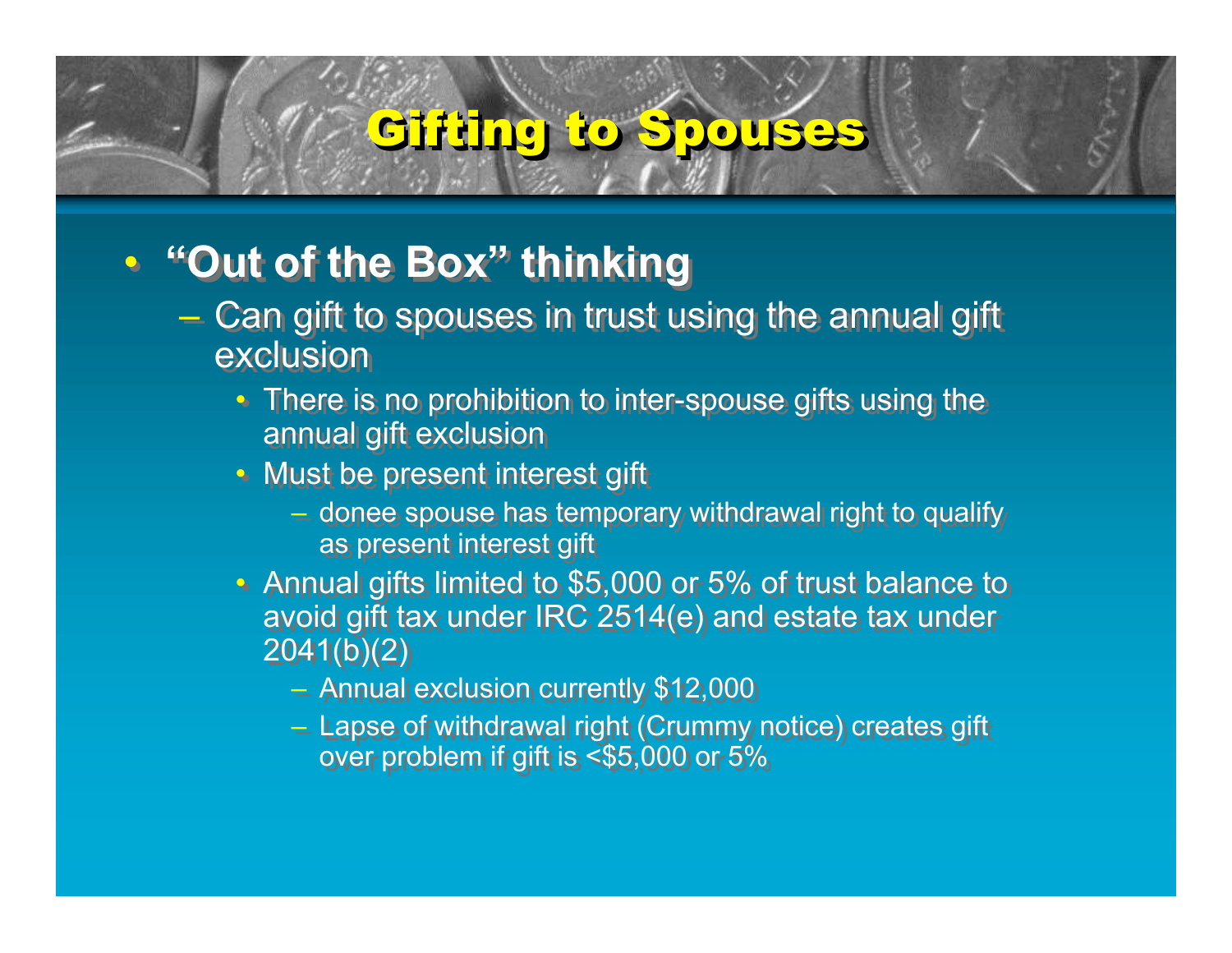## How HowBert Bert& &Ernie ErnieTrusts TrustsWork Work

- **Spouse creates trust for his/her spouse Spouse creates trust for his/her spouse**
- **Spouse makes gifts of the greater of 5% of Spouse makes gifts of the greater of 5% of trust balance or \$5,000 limited by A.G.E. trust balance or \$5,000 limited by A.G.E.**
- **Donee spouse has high degree of control Donee spouse has high degree of control**
	- Donee spouse can access trust for Donee spouse can access trust for
		- Maintenance, education, support or health needs only Maintenance, education, support or health needs only which makes balance not subject to estate tax under IRC which makes balance not subject to estate tax under IRC 2041(b)(1)(A) 2041(b)(1)(A)
- **Trust should be drafted such that donee Trust should be drafted such that donee spouse pays any income taxes (Grantor spouse pays any income taxes (Grantor Trust) so earnings grow tax free ("Ernie") Trust) so earnings grow tax free ("Ernie")**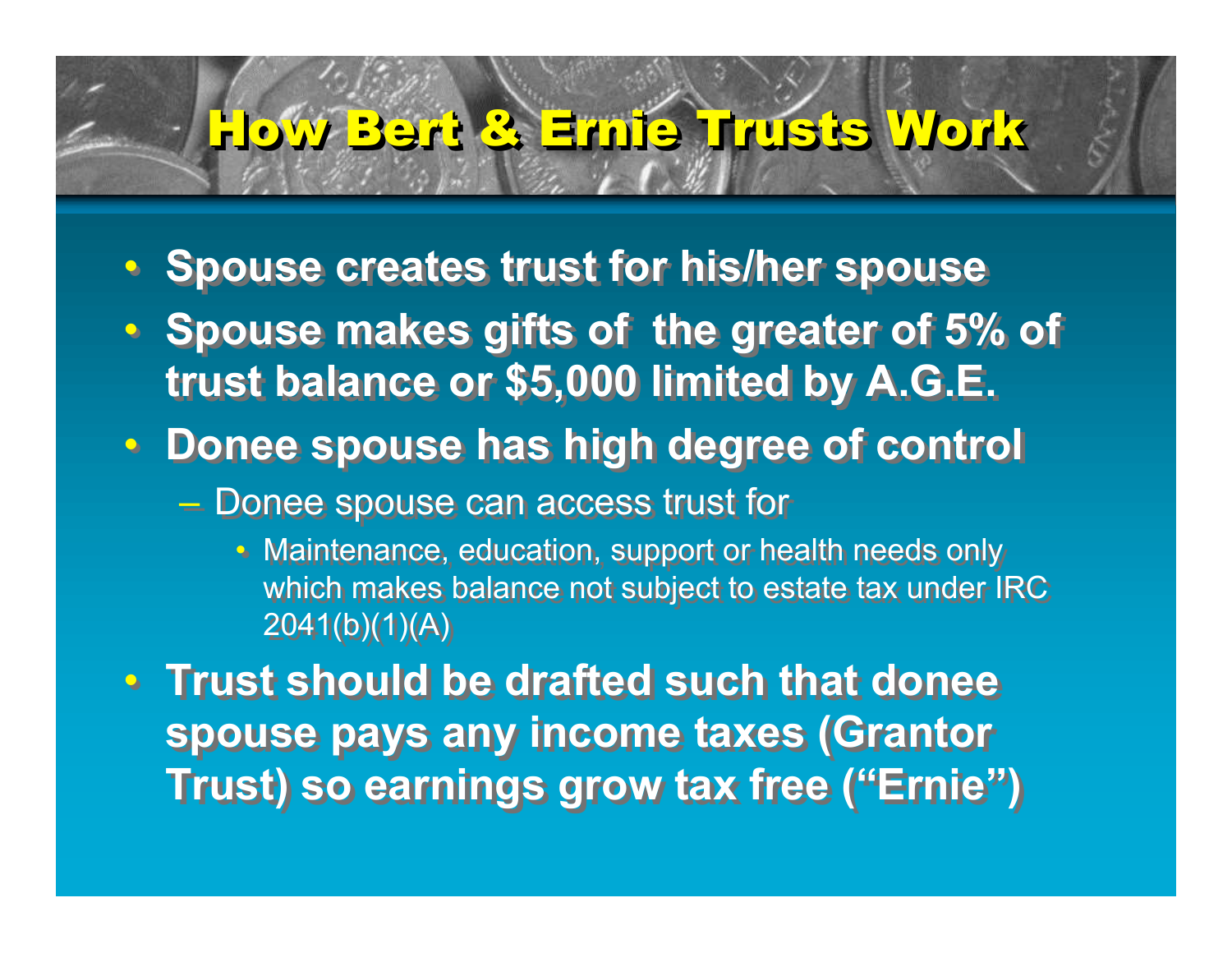

the annual exclusion. the annual exclusion.

beneficiary for her lifetime. beneficiary for her lifetime.

pass tax-free to the children. pass tax-free to the children.

After H's death, W continues to be the After H's death, W continues to be the

At W's later death, this \$1,000,000 will At W's later death, this \$1,000,000 will

Each year W contributes greater of Each year W contributes greater of \$5,000 or 5% to her Bert & Ernie \$5,000 or 5% to her Bert & Ernie Trust. After 30 years her trust will Trust. After 30 years her trust will likely be worth \$500,000 (saving likely be worth \$500,000 (saving \$250k in FET). \$250k in FET).

This trust is designed not to qualify This trust is designed not to qualify for the marital deduction by being for the marital deduction by being terminal at death or divorce. Gifts to terminal at death or divorce. Gifts to the trust are exempt from gift tax only the trust are exempt from gift tax only because the gifts are kept within the because the gifts are kept within the 5 + 5 powers and the annual 5 + 5 powers and the annual exclusion. exclusion.

After W's death, H continues to be After W's death, H continues to be the beneficiary for his lifetime. the beneficiary for his lifetime.

At H's later death, this \$1,000,000 will At H's later death, this \$1,000,000 will pass tax-free to the children. pass tax-free to the children.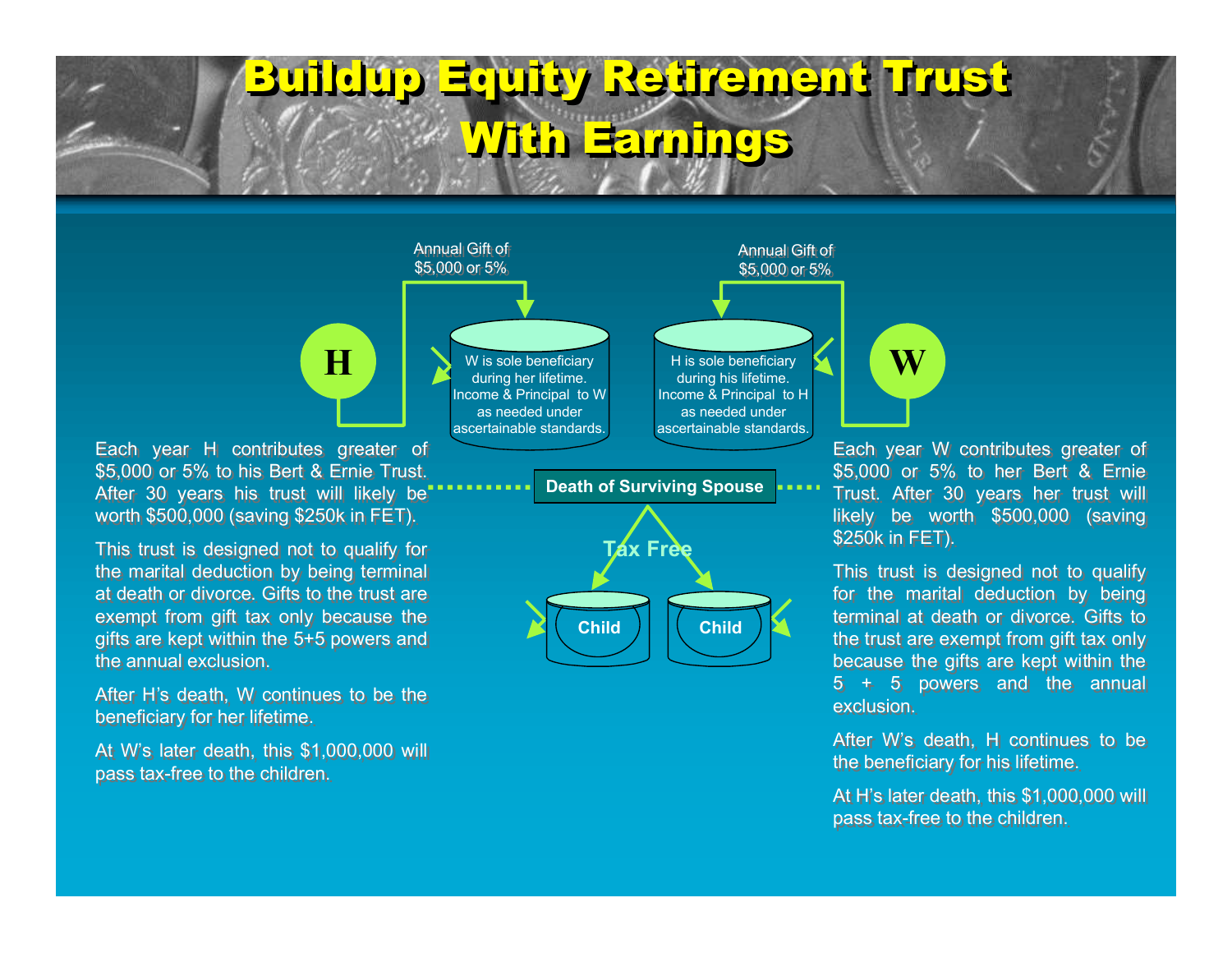#### • **Who can be Trustee** • **Who can be Trustee**

**– Generally, anyone the trustmaker desires, – Generally, anyone the trustmaker desires, other than himself or herself other than himself or herself**

**– The donee spouse can be sole trustee – The donee spouse can be sole trustee but only if distributions of but only if distributions of principal are limited to the principal are limited to the ascertainable standard ascertainable standard**

**– Donee spouse can be cotrustee – Donee spouse can be cotrustee**

**– Third party or corporate fiduciary for – Third party or corporate fiduciary for enhanced creditor protection enhanced creditor protection**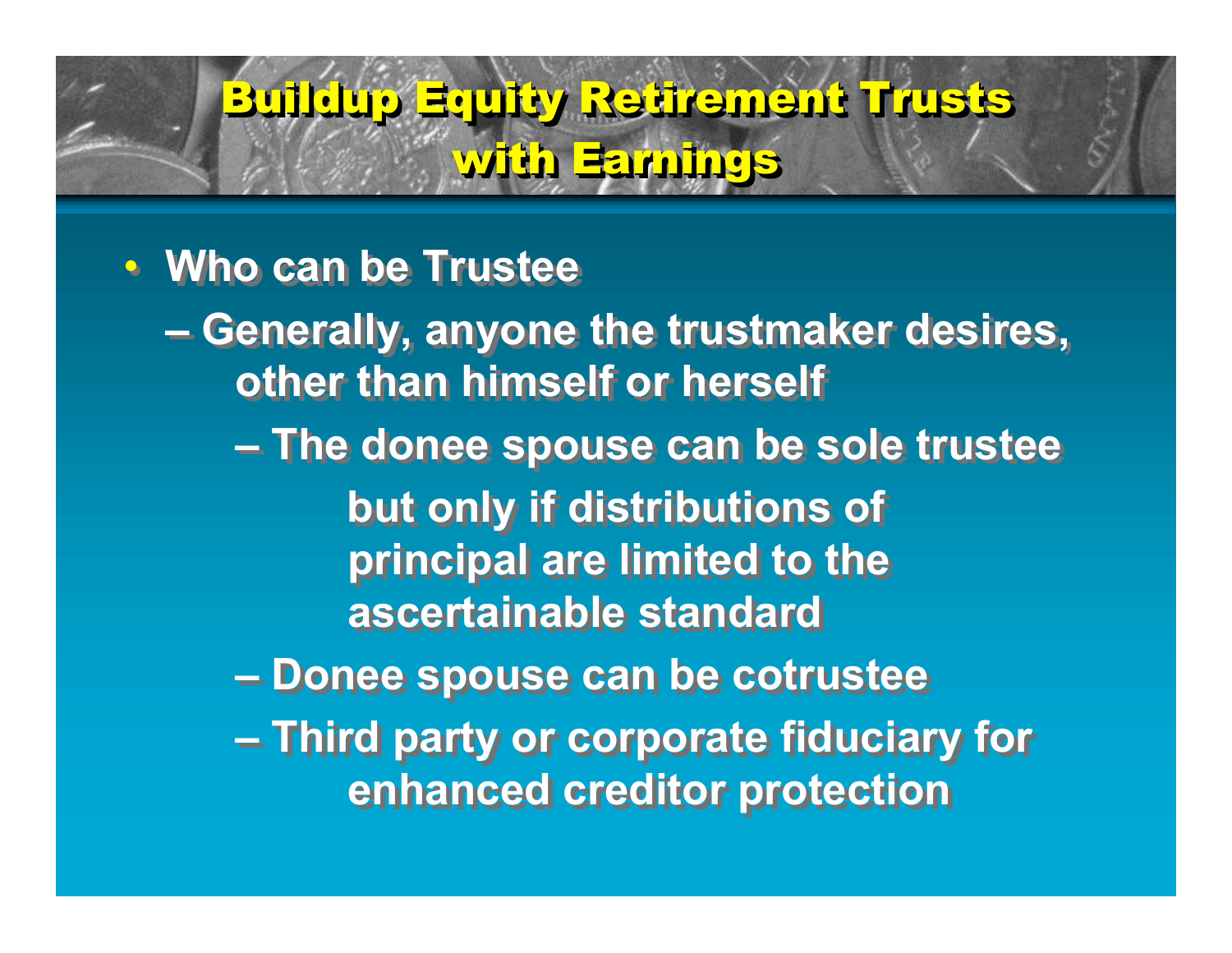• **Effective as retirement account** • **Effective as retirement account – creates nest egg account – creates nest egg account – Disadvantages compared to QRP – Disadvantages compared to QRP – funded with after-tax dollars – funded with after-tax dollars – no income tax deduction – no income tax deduction – trust income subject to tax if not – trust income subject to tax if not a grantor trust a grantor trust**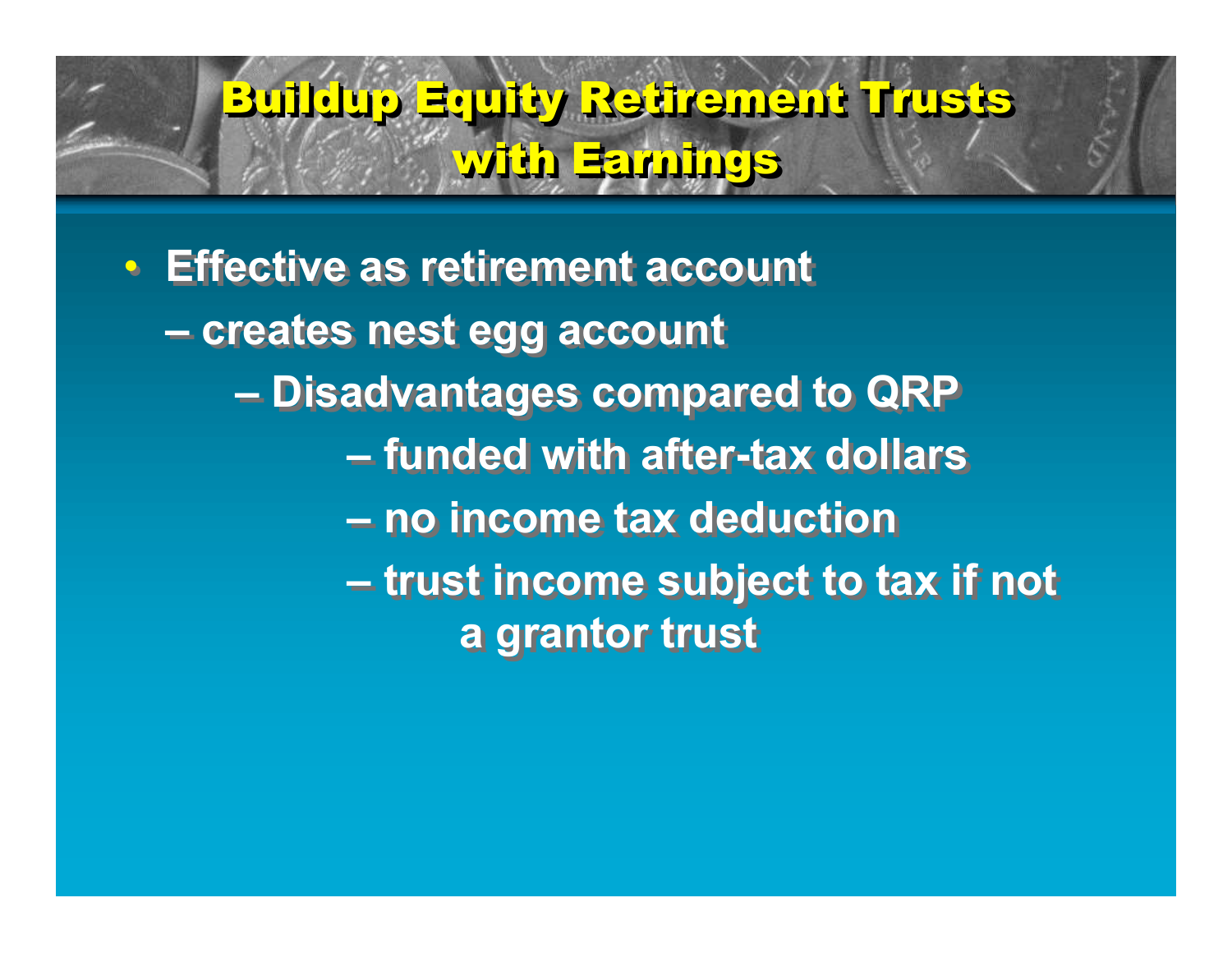• **Effective as retirement account** • **Effective as retirement account – creates nest egg account – creates nest egg account – Advantages compared to QRP – Advantages compared to QRP – no complicated rules, MRDs or – no complicated rules, MRDs or penalties penalties – any asset can be held in a BERT – any asset can be held in a BERT – no administration required – no administration required – not subject to estate tax – not subject to estate tax – if grantor trust, most protected – if grantor trust, most protected assets inside trust grow assets inside trust grow income tax free income tax free**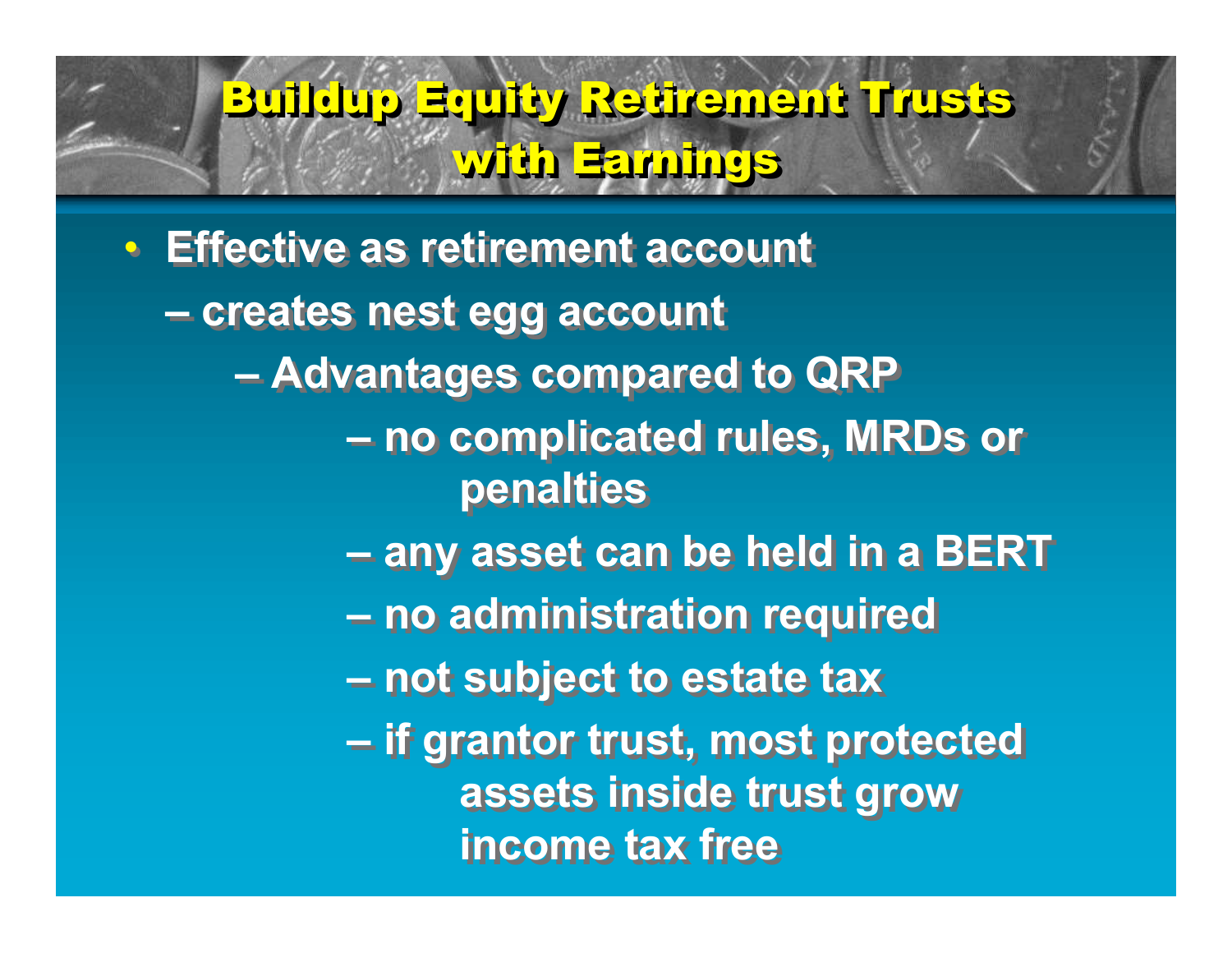- **Flexibility of the BERT Flexibility of the BERT – need not comply with the UMD rules – need not comply with the UMD rules – Upon divorce or separation, trust assets – Upon divorce or separation, trust assets can flow to children can flow to children**
	- **Upon remarriage after donor's death, Upon remarriage after donor's death, donee spouse's interest can terminate donee spouse's interest can terminate and trust assets can flow to children and trust assets can flow to children**
	- **GST Exemption may be used to provide GST Exemption may be used to provide for future generations for future generations**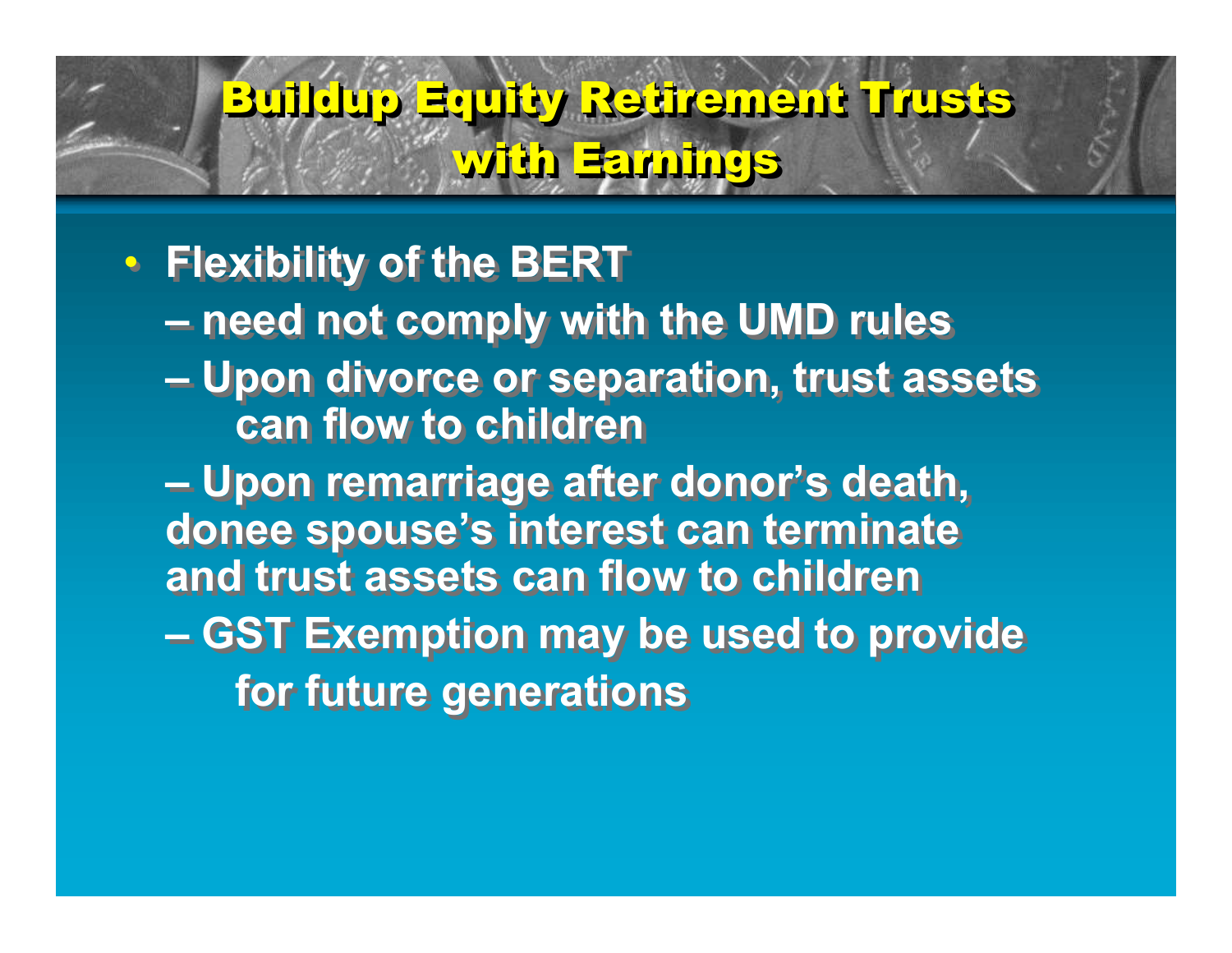# Bert Bert& &Ernie ErnieMay MayWork WorkFor ForYou You

|                                           | Husband's "Bert & Ernie" @ 6%<br>Wife's "Bert & Ernie" at 6% |                                     |                         |                                                |                                      |
|-------------------------------------------|--------------------------------------------------------------|-------------------------------------|-------------------------|------------------------------------------------|--------------------------------------|
|                                           | <b>Beginning of</b>                                          | <b>Year End</b>                     |                         | <b>Beginning of</b>                            | Year End                             |
| <b>Year</b>                               | r Contribution                                               | Balance @ 6                         | Year                    | r Contributior                                 | <b>Balance @</b><br>6'               |
| 1                                         | 5,000<br>$\mathfrak{P}$                                      | 5,300<br>$\mathfrak{P}$             | 1.                      | $\overline{\mathcal{F}}$<br>$\overline{5,000}$ | 5,300<br>$\mathfrak{F}$              |
| $\overline{2}$                            | $\overline{5,000}$<br>$\mathfrak{F}$                         | $\overline{\mathcal{F}}$<br>10,918  | $\overline{2}$          | $\overline{\mathcal{F}}$<br>$\overline{5,000}$ | $\overline{\mathcal{F}}$<br>10,918   |
| $\overline{\mathbf{3}}$                   | 5,000<br>$\mathfrak{F}$                                      | $\overline{\mathfrak{s}}$<br>16,873 | $\overline{\mathbf{3}}$ | $\overline{\mathcal{F}}$<br>5,000              | $\overline{\mathcal{F}}$<br>16,873   |
| $\overline{a}$                            | $\overline{\mathcal{F}}$<br>$\overline{5,000}$               | $\overline{\mathfrak{s}}$<br>23,185 | $\overline{4}$          | $\overline{\mathcal{F}}$<br>5,000              | $\overline{\mathcal{F}}$<br>23,185   |
| $\overline{5}$                            | $\mathfrak{P}$<br>5,000                                      | $\overline{\mathfrak{s}}$<br>29,877 | $\overline{5}$          | $\overline{\mathcal{F}}$<br>$\overline{5,000}$ | $\overline{\mathcal{F}}$<br>29,877   |
| 6                                         | $\mathfrak{P}$<br>5,000                                      | $\overline{\mathfrak{s}}$<br>36,969 | $\overline{6}$          | $\overline{\mathcal{F}}$<br>5,000              | $\overline{\mathfrak{s}}$<br>36,969  |
| $\overline{\mathbf{z}}$                   | $\overline{\mathcal{F}}$<br>5,000                            | $\overline{\mathfrak{s}}$<br>44,487 | $\overline{\mathbf{z}}$ | $\overline{\mathcal{F}}$<br>$\overline{5,000}$ | $\overline{\mathcal{F}}$<br>44,487   |
| 8                                         | $\overline{\mathcal{F}}$<br>5,000                            | $\overline{\mathfrak{s}}$<br>52,457 | $\overline{8}$          | $\overline{\mathcal{F}}$<br>$\overline{5,000}$ | $\overline{\mathcal{F}}$<br>52,457   |
| $\overline{9}$                            | $\mathfrak{P}$<br>5,000                                      | $\overline{\mathcal{F}}$<br>60,904  | $\overline{9}$          | $\overline{\mathcal{F}}$<br>5,000              | $\overline{\mathcal{F}}$<br>60,904   |
| $\overline{10}$                           | $\mathfrak{P}$<br>5,000                                      | 69,858<br>$\mathfrak{F}$            | $\overline{10}$         | $\overline{\mathcal{F}}$<br>$\overline{5,000}$ | $\overline{\mathcal{F}}$<br>69,858   |
| 11                                        | $\overline{\mathcal{F}}$<br>5,000                            | $\overline{\mathbf{3}}$<br>79,350   | $\overline{11}$         | $\overline{\mathcal{F}}$<br>5,000              | $\overline{\mathcal{F}}$<br>79,350   |
| $\overline{12}$                           | $\overline{\mathcal{F}}$<br>5,000                            | $\mathfrak{F}$<br>89,411            | $\overline{12}$         | $\overline{\mathcal{F}}$<br>5,000              | $\overline{\mathfrak{s}}$<br>89,411  |
| $\overline{13}$                           | $\overline{\mathcal{F}}$<br>5,000                            | $\overline{\mathcal{F}}$<br>100,075 | $\overline{13}$         | $\overline{\mathcal{F}}$<br>5,000              | $\overline{\mathfrak{s}}$<br>100,075 |
| $\overline{14}$                           | $\mathfrak{F}$<br>5,004                                      | $\mathfrak{F}$<br>111,384           | 14                      | $\overline{\mathfrak{s}}$<br>5,004             | $\overline{\mathcal{F}}$<br>111,384  |
| 15                                        | $\mathfrak{F}$<br>5,569                                      | $\mathfrak{F}$<br>123,970           | 15                      | $\overline{\mathcal{F}}$<br>5,569              | $\overline{\mathcal{F}}$<br>123,970  |
| $\overline{16}$                           | $\overline{\mathcal{F}}$<br>6,199                            | $\overline{\mathcal{F}}$<br>137,979 | $\overline{16}$         | $\overline{\mathcal{F}}$<br>6,199              | $\overline{\mathfrak{s}}$<br>137,979 |
| 17                                        | $\mathfrak{F}$<br>6,899                                      | $\mathfrak{F}$<br>153,570           | $\overline{17}$         | $\overline{\mathcal{F}}$<br>6,899              | $\overline{\mathcal{F}}$<br>153,570  |
| 18                                        | $\overline{\mathcal{F}}$<br>7,679                            | $\overline{\mathcal{F}}$<br>170,924 | 18                      | $\overline{\mathcal{F}}$<br>7,679              | $\overline{\mathfrak{s}}$<br>170,924 |
| $\overline{19}$                           | $\overline{\mathcal{F}}$<br>8,546                            | $\overline{\mathcal{F}}$<br>190,238 | $\overline{19}$         | $\overline{\mathcal{F}}$<br>8,546              | $\overline{\mathfrak{s}}$<br>190,238 |
| $\overline{20}$                           | $\mathfrak{F}$<br>9,512                                      | $\mathfrak{B}$<br>211,735           | 20                      | $\overline{\mathcal{F}}$<br>9,512              | $\overline{\mathcal{F}}$<br>211,735  |
| $\overline{21}$                           | 10,587<br>$\mathfrak{F}$                                     | $\overline{\mathcal{F}}$<br>235,661 | 21                      | $\overline{\mathcal{F}}$<br>10,587             | $\overline{\mathcal{F}}$<br>235,661  |
| 22                                        | 12,000<br>$\mathfrak{F}$                                     | $\mathfrak{F}$<br>262,521           | $\overline{22}$         | $\overline{\mathcal{F}}$<br>12,000             | $\overline{\mathcal{F}}$<br>262,521  |
| $\overline{23}$                           | 12,000<br>$\mathfrak{F}$                                     | 290,992<br>$\mathfrak{F}$           | $\overline{23}$         | $\overline{\mathcal{F}}$<br>12,000             | 290,992<br>$\mathfrak{F}$            |
| $\overline{24}$                           | 12,000<br>$\mathfrak{F}$                                     | 321,172<br>$\mathfrak{F}$           | $\overline{24}$         | $\overline{\mathcal{F}}$<br>12,000             | $\overline{\mathcal{F}}$<br>321,172  |
| $\overline{25}$                           | 12,000<br>$\mathfrak{F}$                                     | $\mathfrak{B}$<br>353,162           | $\overline{25}$         | $\overline{\mathcal{F}}$<br>12,000             | $\overline{\mathcal{F}}$<br>353,162  |
| $\overline{26}$                           | 12,000<br>$\mathfrak{F}$                                     | $\overline{\mathcal{F}}$<br>387,072 | $\overline{26}$         | $\overline{\mathcal{F}}$<br>12,000             | $\overline{\mathcal{F}}$<br>387,072  |
| $\overline{27}$                           | 12,000<br>$\overline{\mathcal{F}}$                           | 423,016<br>$\overline{\mathcal{F}}$ | $\overline{27}$         | $\overline{\mathfrak{s}}$<br>12,000            | $\overline{\mathcal{F}}$<br>423,016  |
| 28                                        | 12,000<br>$\mathfrak{P}$                                     | 461,117<br>$\mathfrak{B}$           | 28                      | $\overline{\mathcal{F}}$<br>12,000             | $\overline{\mathfrak{s}}$<br>461,117 |
| 29                                        | 12,000<br>$\mathfrak{P}$                                     | $\overline{\mathcal{F}}$<br>501,504 | 29                      | $\overline{\mathfrak{s}}$<br>12,000            | $\overline{\mathcal{F}}$<br>501,504  |
| $\overline{30}$                           | $\overline{\mathcal{F}}$<br>12,000                           | 544,314<br>$\overline{\mathcal{F}}$ | $\overline{30}$         | $\overline{\mathcal{F}}$<br>12,000             | $\overline{\mathbf{3}}$<br>544,314   |
|                                           |                                                              |                                     |                         |                                                |                                      |
|                                           | <b>Total Potential Savings</b>                               |                                     |                         | 1,088,629<br>\$                                |                                      |
| <b>Potential Estate Tax Savings @ 46%</b> |                                                              |                                     | $\mathbf{E}$<br>500,769 |                                                |                                      |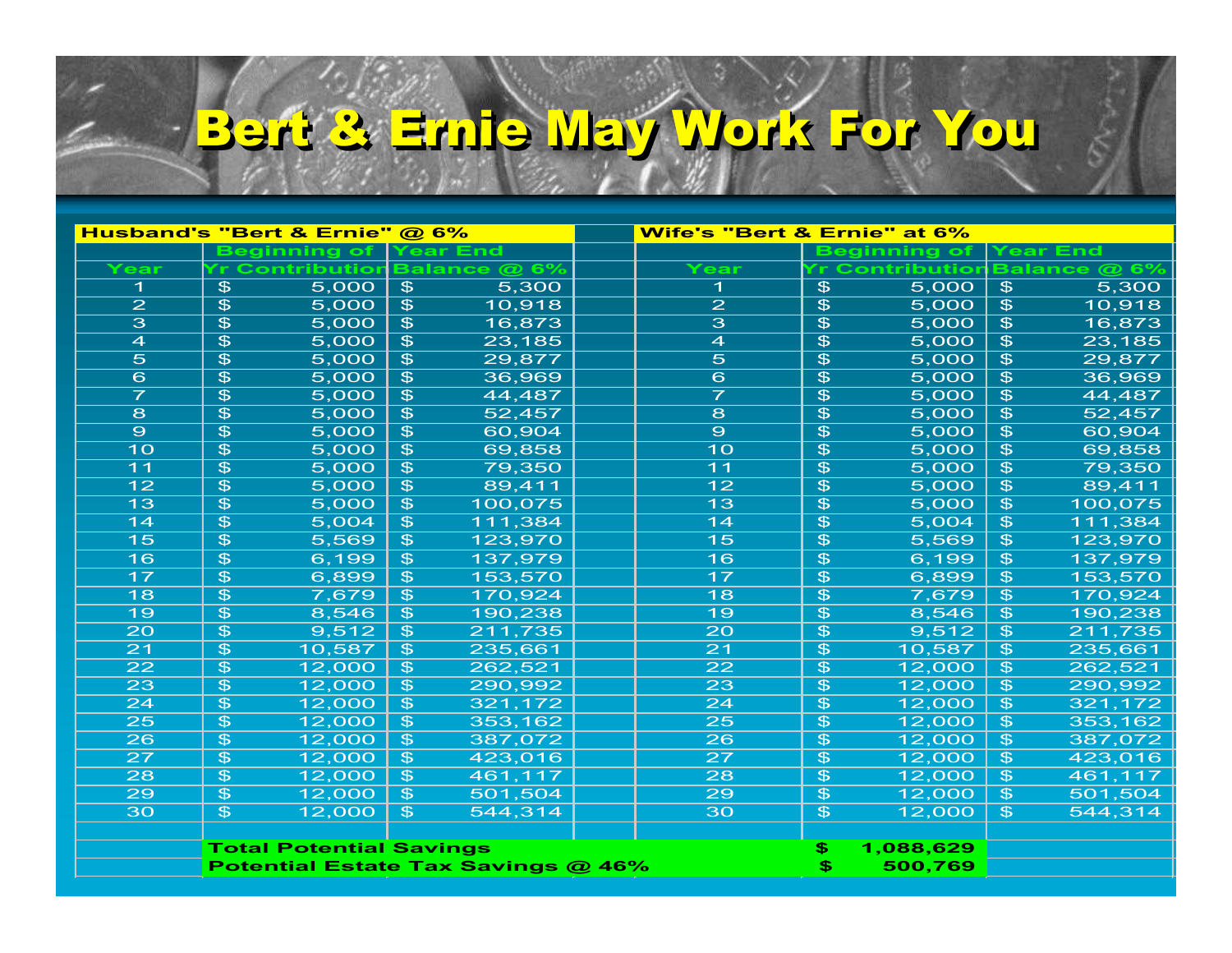# Bert & Ernie May Work For You

#### • **The Supercharged BERT** • **The Supercharged BERT**

**– If the donor transfers the amount of – If the donor transfers the amount of \$240,000 into the trust, the 5% limit then \$240,000 into the trust, the 5% limit then allows us to put \$12,000 per year into allows us to put \$12,000 per year into the BERT from the beginning, rather the BERT from the beginning, rather than only \$5000 in per year during the than only \$5000 in per year during the early years without the "supercharge early years without the "supercharge contribution". contribution".**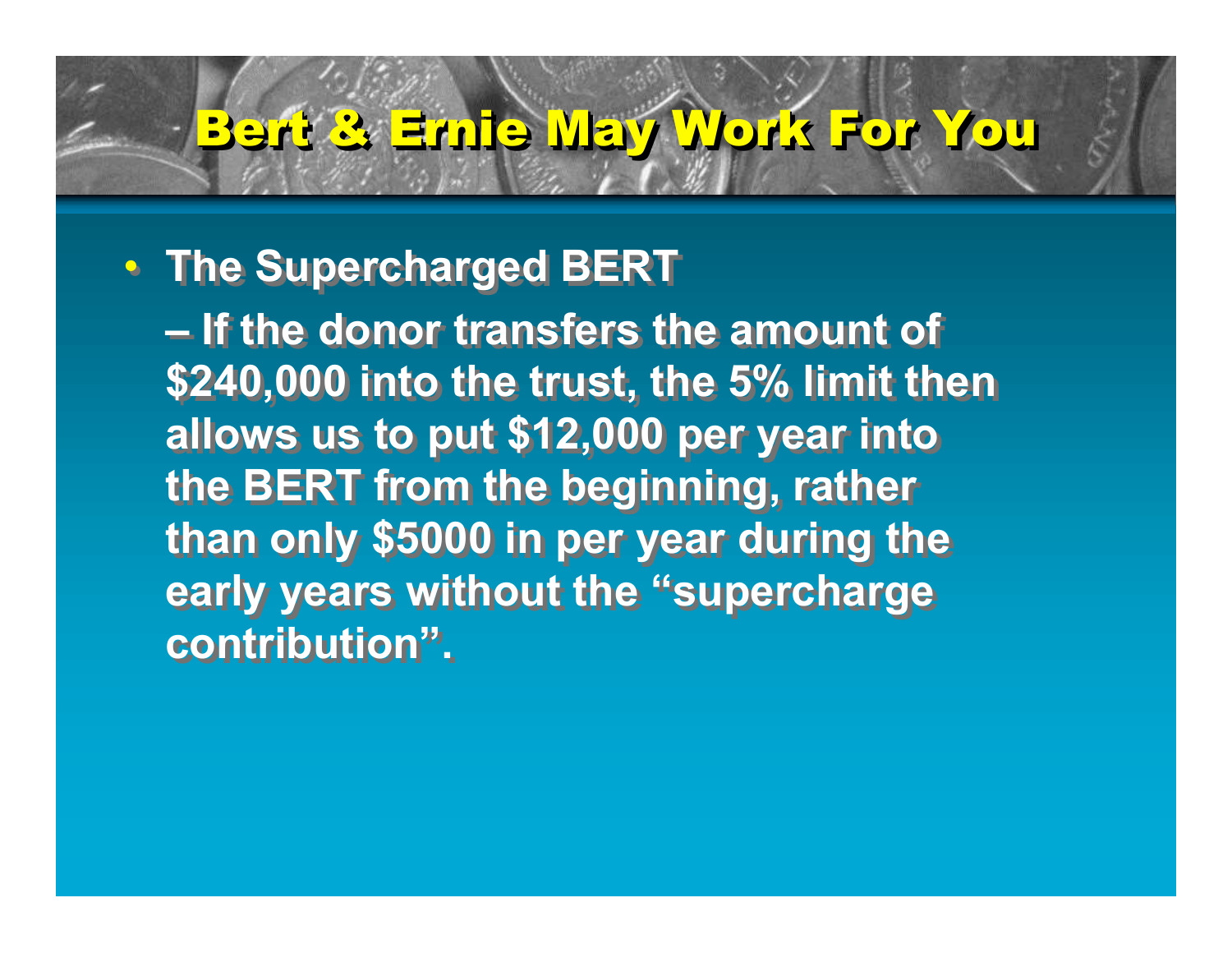# Bert & Ernie May Work For You

#### • **The Supercharged BERT** • **The Supercharged BERT**

**– The donor utilizes a portion of their – The donor utilizes a portion of their lifetime gifting exemption (of \$1,000,000) for lifetime gifting exemption (of \$1,000,000) for the \$240,000 gift the \$240,000 gift**

**– Thereafter, the donor can transfer the – Thereafter, the donor can transfer the maximum annual gifting exemption into maximum annual gifting exemption into the trust each year (\$12,000) the trust each year (\$12,000)**

**– What does this do to the numbers ? – What does this do to the numbers ?**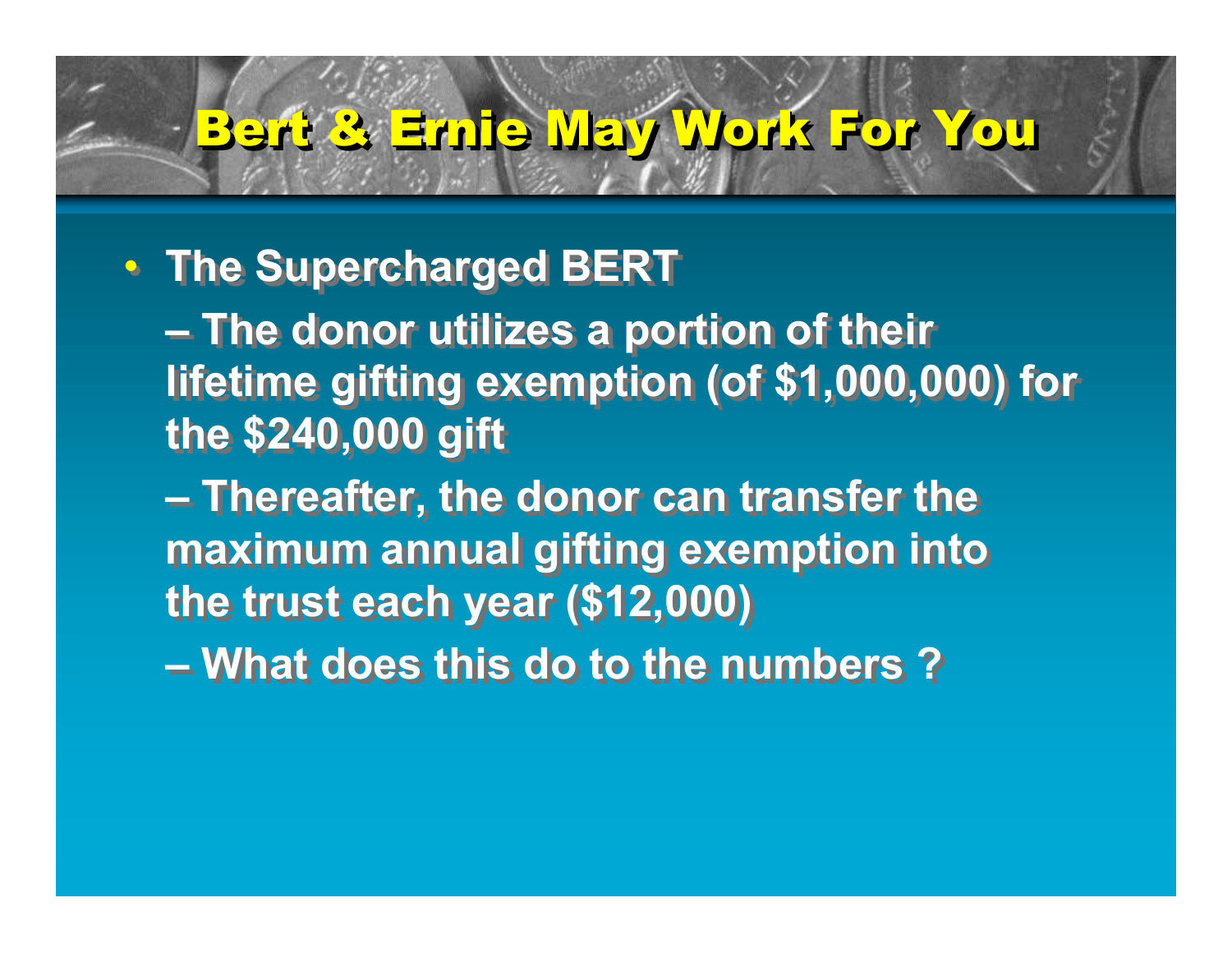# Bert & Ernie May Work For You

|                           | • The Supercharged BERT |                           |                  |  |  |  |
|---------------------------|-------------------------|---------------------------|------------------|--|--|--|
| <b>Six Percent Growth</b> |                         | <b>Ten Percent Growth</b> |                  |  |  |  |
|                           | Year 5 \$345,418        |                           | Year 5 \$410,468 |  |  |  |
|                           | Year 10 \$527,975       | Year 10                   | \$734,935        |  |  |  |
|                           | Year 20 \$1,099,211     | <b>Year 20</b>            | \$2,099,075      |  |  |  |
|                           | Year 30 \$2,122,208     | Year 30                   | \$5,637,303      |  |  |  |

**Assumptions: Donor makes one \$240,000 supercharged Assumptions: Donor makes one \$240,000 supercharged contribution and thereafter makes the maximum contribution contribution and thereafter makes the maximum contribution each year under the 5 & 5 rule and pays all income taxes; donee makes no withdrawals and lets trust build as much as possible possible each year under the 5 & 5 rule and pays all income taxes; donee makes no withdrawals and lets trust build as much as**

**\* Note: Without supercharge, at yr. 20 = \$211,735 \* Note: Without supercharge, at yr. 20 = \$211,735**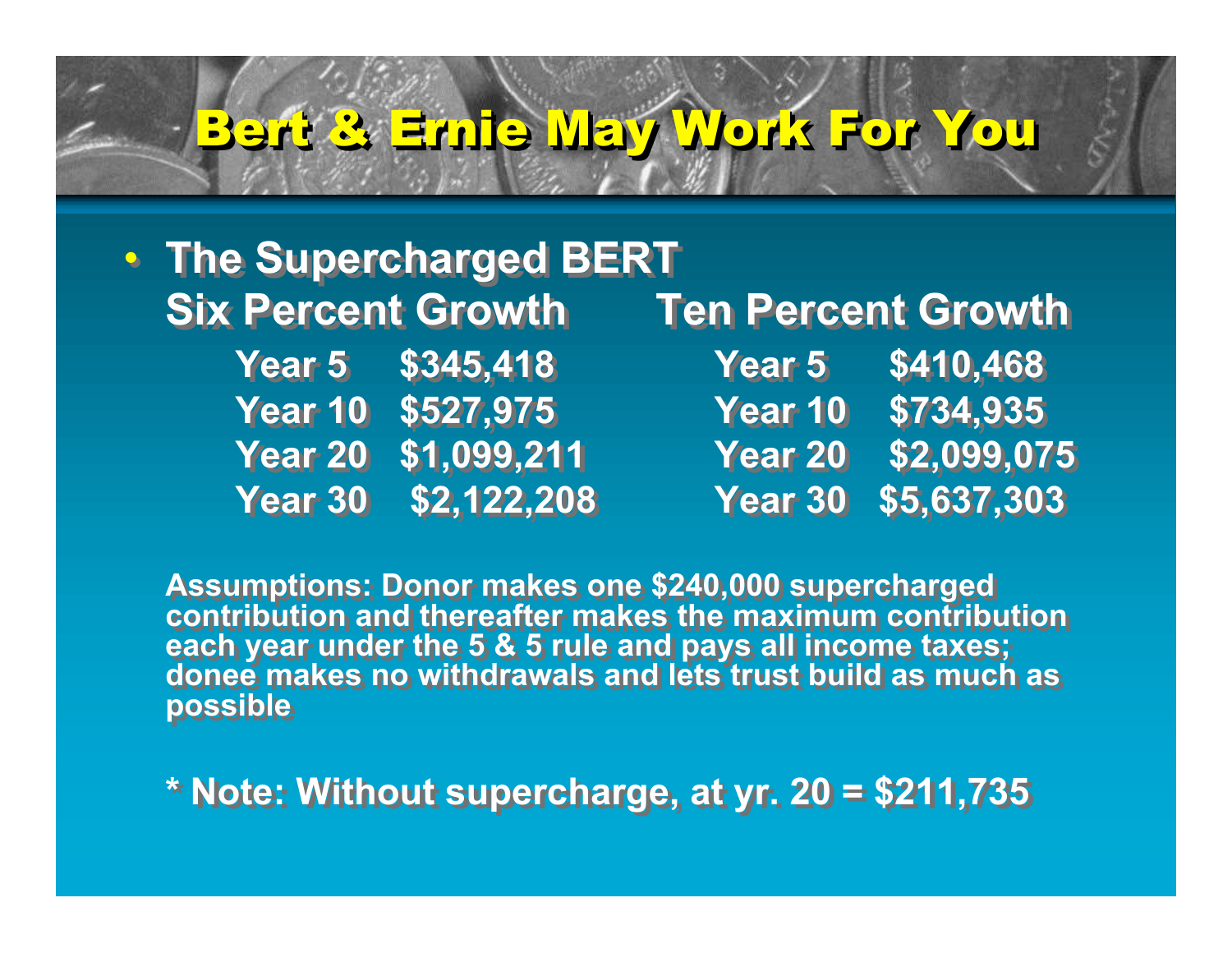#### • **Trusts Between Spouses** • **Trusts Between Spouses**

- **Spouses may create separate BERTs for Spouses may create separate BERTs for each other each other**
- **Doubles the numbers Doubles the numbers**
- **But care must be taken that the terms of But care must be taken that the terms of each of the trusts differ materially to each of the trusts differ materially to avoid the reciprocal trust doctrine avoid the reciprocal trust doctrine**